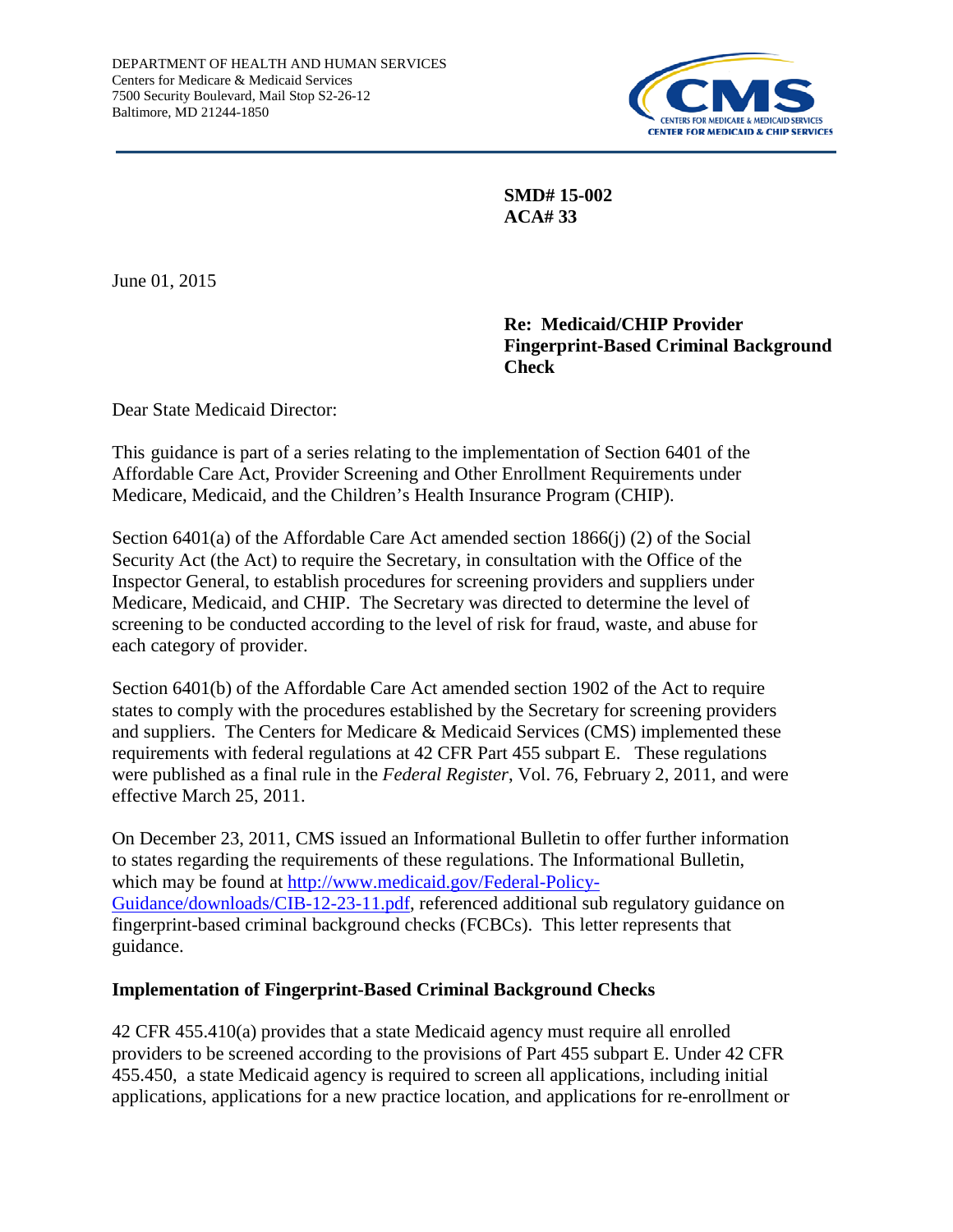revalidation, based on a categorical risk level of "limited," "moderate," or "high." Under 42 CFR 455.434, a state Medicaid agency must establish categorical risk levels for providers and provider categories who pose an increased financial risk of fraud, waste or abuse to the Medicaid program. When the agency determines that a provider's categorical risk level is "high," or when the agency is otherwise required to do so under State law, the agency must require providers to consent to criminal background checks, including fingerprinting.

42 CFR 455.450(c) requires that when a state Medicaid agency designates a provider as a "high" categorical risk, the agency must do all of the following:

- Perform the "limited" and "moderate" screening requirements specified at 42 CFR  $455.450(a)$  and (b);
- Require the submission of a set of fingerprints in accordance with 42 CFR 455.434; and
- Conduct a criminal background check.

Under 42 CFR 455.434(b), the requirement to submit fingerprints applies to both the "high" risk provider and any person with a 5 percent or more direct or indirect ownership interest in the provider, as those terms are defined in 455.101.

FCBCs are part of the enhanced screening and enrollment provisions included in the Provider Screening and Enrollment State Plan Amendment. This guidance implements the timeframe discussed in the preamble to the February 2011 final rule and in the December 2011 Informational Bulletin. States have 60 days from the date of this letter to begin implementation of the FCBC requirement. States must complete implementation of the FCBC requirement within 12 months of the date of this letter. Implementation means that the state Medicaid agency has conducted an FCBC with respect to each provider that the agency has designated as "high" risk. This includes all "high" risk providers newly enrolling in Medicaid, "high" risk providers seeking re-enrollment in Medicaid, and currently enrolled "high" risk providers at the time of revalidation required under 42 CFR 455.414.

To avoid unnecessary cost and burden, a state Medicaid agency is not required to conduct an FCBC on a "high" risk provider if that provider is considered a "high" risk provider by Medicare and the provider has been enrolled by Medicare. (Under 42 CFR 424.518(c), Medicare considers newly-enrolling home health agencies and suppliers of DMEPOS to be "high" categorical risk). Under 42 CFR 455.410(c), states may rely on a provider's Medicare enrollment even if Medicare has not conducted an FCBC with respect to that provider. States should confirm through the Provider Enrollment, Chain, and Ownership System (PECOS) whether a provider is currently enrolled in Medicare, whether an FCBC has been conducted with respect to the provider, and whether the provider passed or failed the FCBC. A state Medicaid agency may also rely on the results of an FCBC conducted by another state Medicaid or CHIP agency if the provider is enrolled in the other state Medicaid or CHIP program and has met the revalidation requirement of 42 CFR 455.414.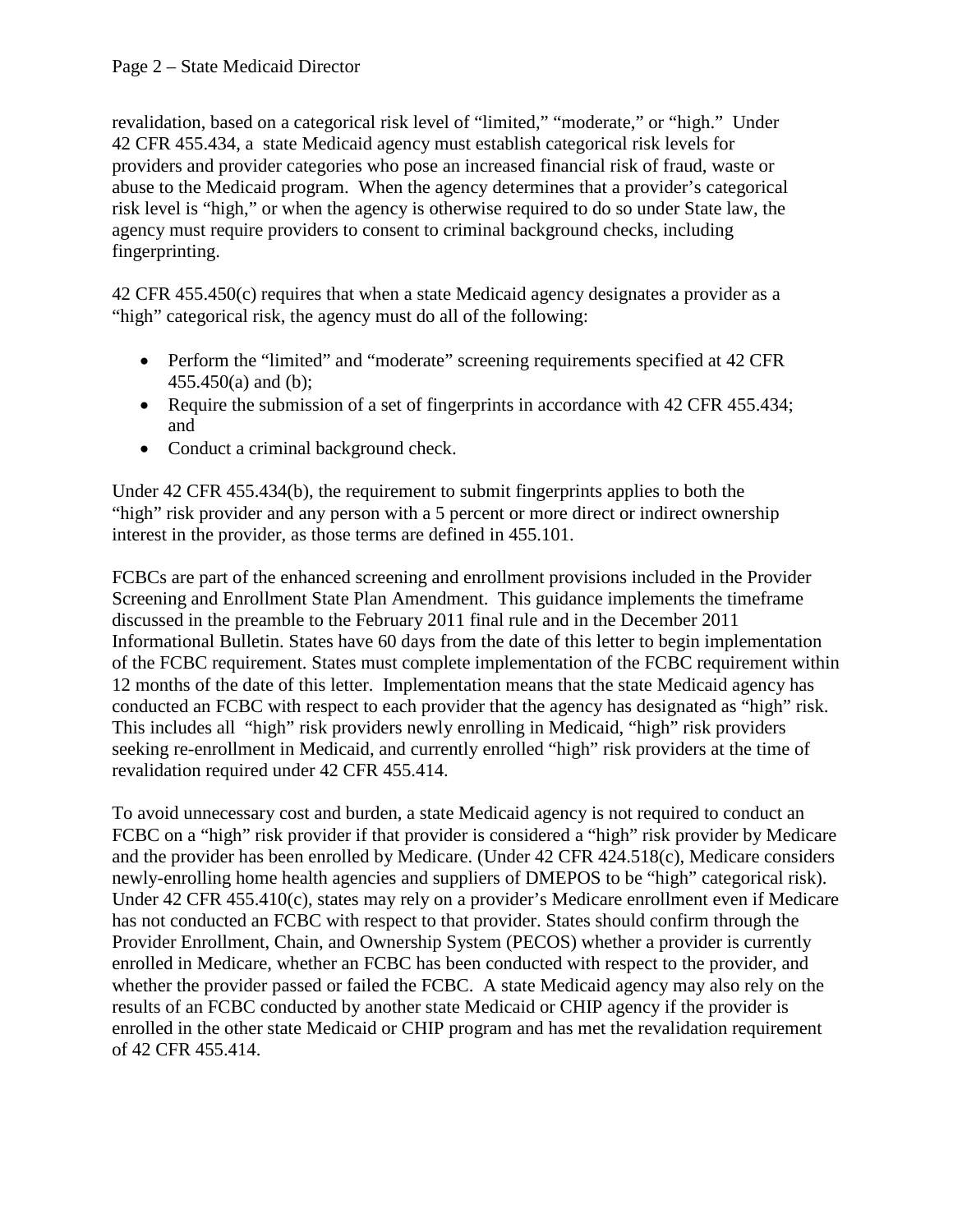The state Medicaid agency may determine the form and manner for submission of fingerprints. It may require a "high" risk provider to pay the costs associated with obtaining fingerprints. States also have discretion to decide the type and extent of their criminal background checks. We recommend conducting a FBI criminal history record check, which provides information that is national in scope. States may wish to leverage existing protocols for obtaining FCBCs that are used in the state for other purposes, such as hiring, licensing, or screening employees. States may also wish to leverage activities and procedures implemented under the CMS National Background Check Program for Long-Term Care Facilities and Providers. The specific procedures a state Medicaid agency elects to follow will determine the applicable security and privacy requirements under state or federal law.

Under 42 CFR 455.416, a state Medicaid agency must terminate or deny enrollment of a provider if the provider, or any person with a 5% or greater direct or indirect ownership interest, who is required to submit fingerprints:

- fails to submit them within 30 days of the Medicaid agency's request;
- fails to submit them in the form and manner requested by the Medicaid agency; or
- has been convicted of a criminal offense related to that person's involvement with the Medicare, Medicaid or CHIP program in the last 10 years.

In all three cases, the agency may allow the provider to enroll if the agency determines that termination or denial of enrollment is not in the best interests of the Medicaid program and documents that determination in writing.

Please contact Christine Gerhardt, Deputy Director, Division of State Systems, at 410-786- 0693, or by email at Christine. Gerhardt@cms.hhs.gov if you have any questions. We look forward to continuing our work together as we implement this important provision of the Affordable Care Act.

Sincerely,

/s/

## Victoria Wachino **Director**

Enclosure: Frequently Asked Questions: Medicaid/CHIP Provider Fingerprint-Based Background Checks

cc:

National Association of Medicaid Directors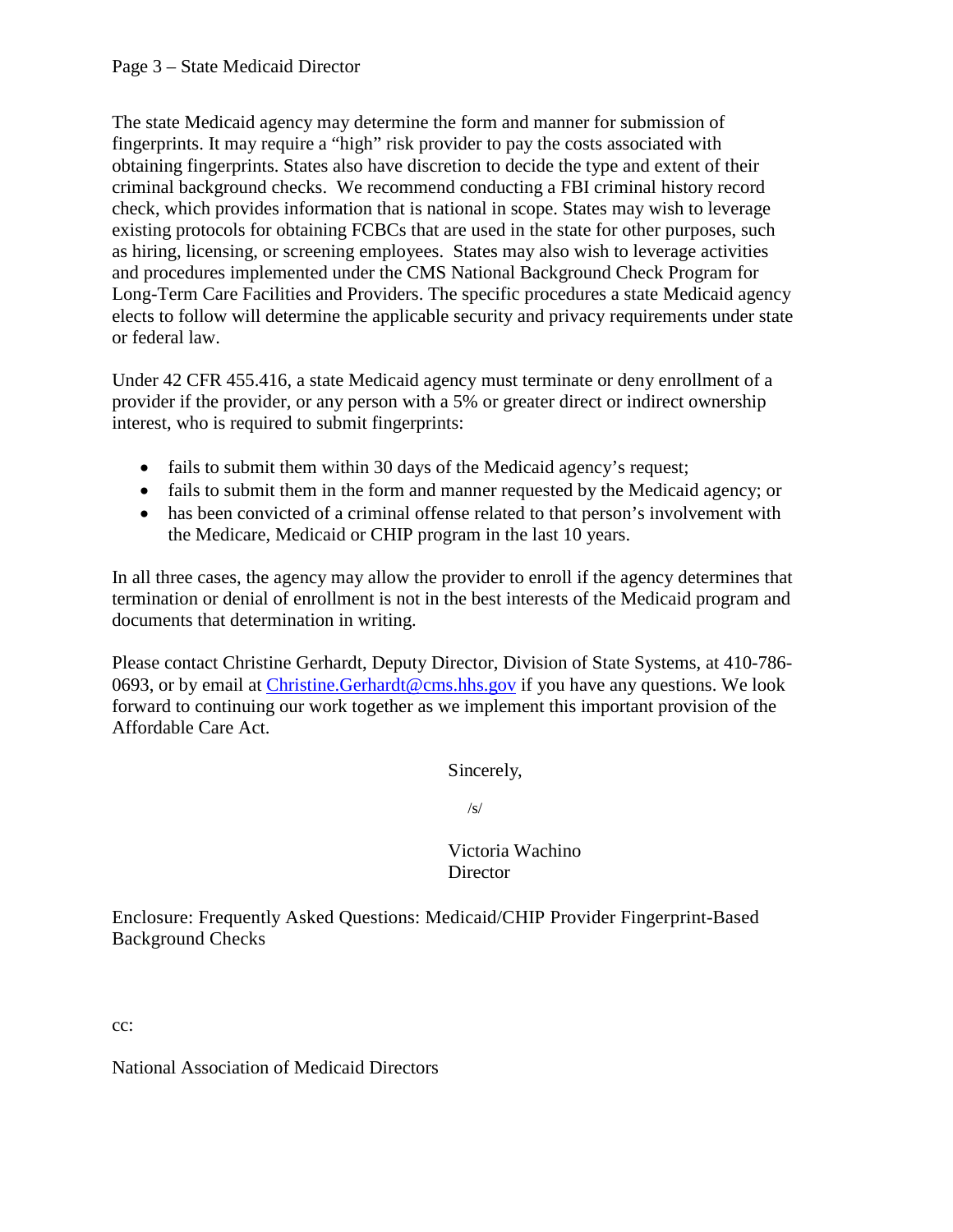Page 4 – State Medicaid Director

National Academy for State Health Policy National Governors Association American Public Human Services Association Association of State and Territorial Health Officials Council of State Governments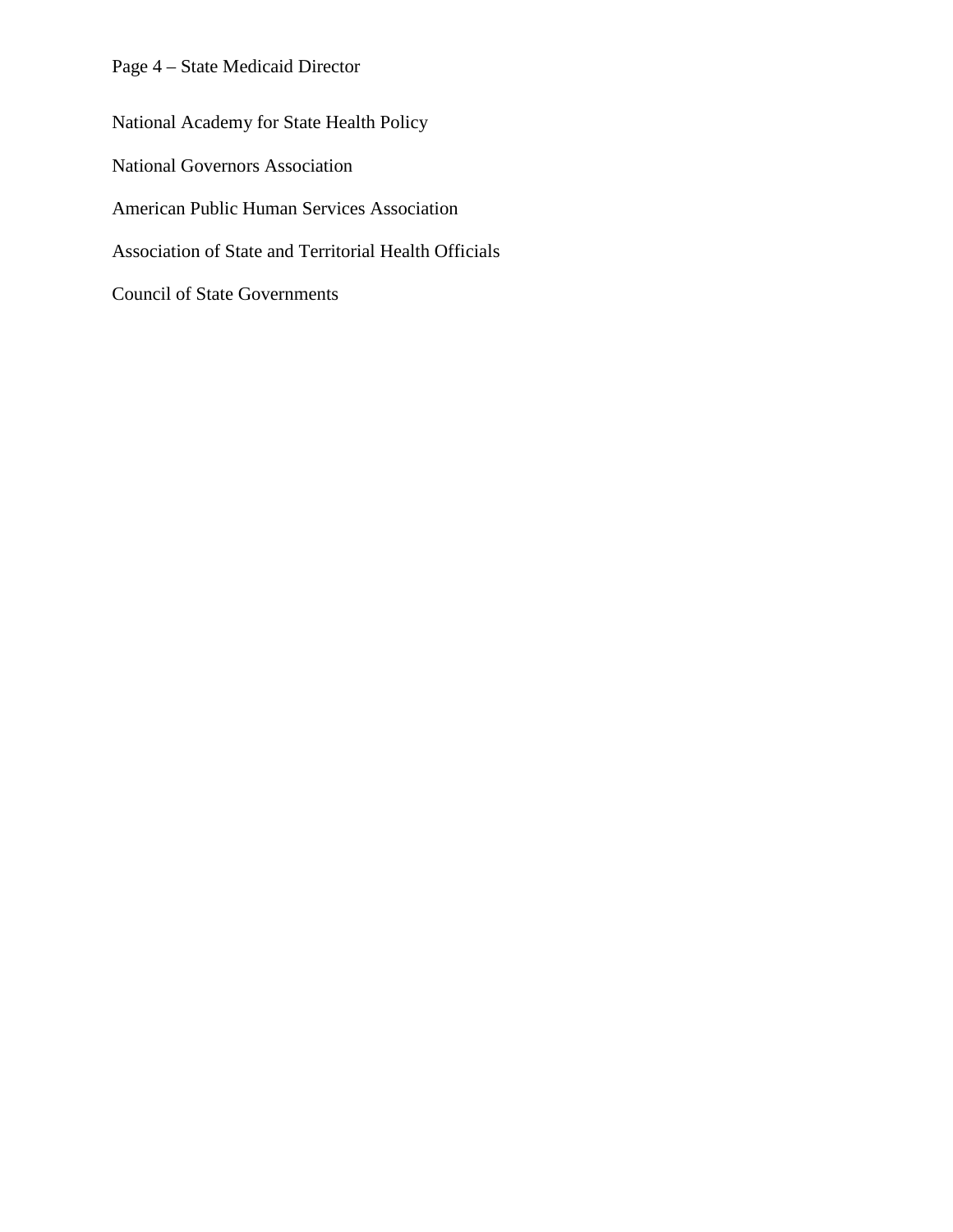

## **Medicaid/CHIP Provider Fingerprint-Based Criminal Background Checks (FCBCs) Frequently Asked Questions**

June 1, 2015

#### **Q1: Is provider and supplier screening in Medicaid and CHIP required by statute?**

A1: Yes. Section 6401(a) of the Affordable Care Act amended section 1866(j) (2) of the Social Security Act (the Act) to require the Secretary, in consultation with the HHS Office of Inspector General, to establish procedures for screening providers and suppliers under Medicare, Medicaid, and CHIP. The Secretary was directed to determine the level of screening to be conducted according to the level of risk for fraud, waste, and abuse for each category of provider. Section 6401(b) of the Affordable Care Act amended section 1902 of the Act to require state Medicaid programs to comply with the procedures established by the Secretary for screening providers and suppliers. Section 6401(c) of the Affordable Care Act amended section 2107(e) of the Act to make the provider and supplier screening requirements under section 1902 applicable to CHIP.

#### **Q2: Has CMS implemented this statutory requirement by regulation?**

**A2:** Yes. CMS implemented provider screening requirements with federal regulations at 42 CFR Part 455 subpart E and at 42 CFR §457.990, which makes Part 455 subpart E applicable to CHIP. These regulations were published as a final rule in the Federal Register, Vol. 76, February 2, 2011, and were effective March 25, 2011.

#### **Q3: Has CMS issued any previous guidance related to these regulations?**

**A3:** Yes. CMS issued an Informational Bulletin on December 23, 2011, which may be found at [http://www.medicaid.gov/Federal-Policy-Guidance/downloads/CIB-12-23-11.pdf.](http://www.medicaid.gov/Federal-Policy-Guidance/downloads/CIB-12-23-11.pdf)

# **Q4: Why is CMS releasing this guidance on Fingerprint-based Criminal Background Checks (FCBCs)?**

**A4:** The December 23, 2011 Informational Bulletin, as well as the preamble to the February 2011 final rule, made clear that states would not be required to implement the FCBC requirements until 60 days following the publication of sub regulatory guidance. These FAQs, and the accompanying state Medicaid Director letter, constitute that guidance. The Medicare program began conducting FCBCs for providers and suppliers designated to be in the "high" risk category in September, 2014. See "Implementation of Fingerprint-based Background Checks," [https://www.cms.gov/Outreach-and-](https://www.cms.gov/Outreach-and-Education/Medicare-Learning-Network-MLN/MLNMattersArticles/Downloads/SE1417.pdf)[Education/Medicare-Learning-Network-](https://www.cms.gov/Outreach-and-Education/Medicare-Learning-Network-MLN/MLNMattersArticles/Downloads/SE1417.pdf)[MLN/MLNMattersArticles/Downloads/SE1417.pdf.](https://www.cms.gov/Outreach-and-Education/Medicare-Learning-Network-MLN/MLNMattersArticles/Downloads/SE1417.pdf)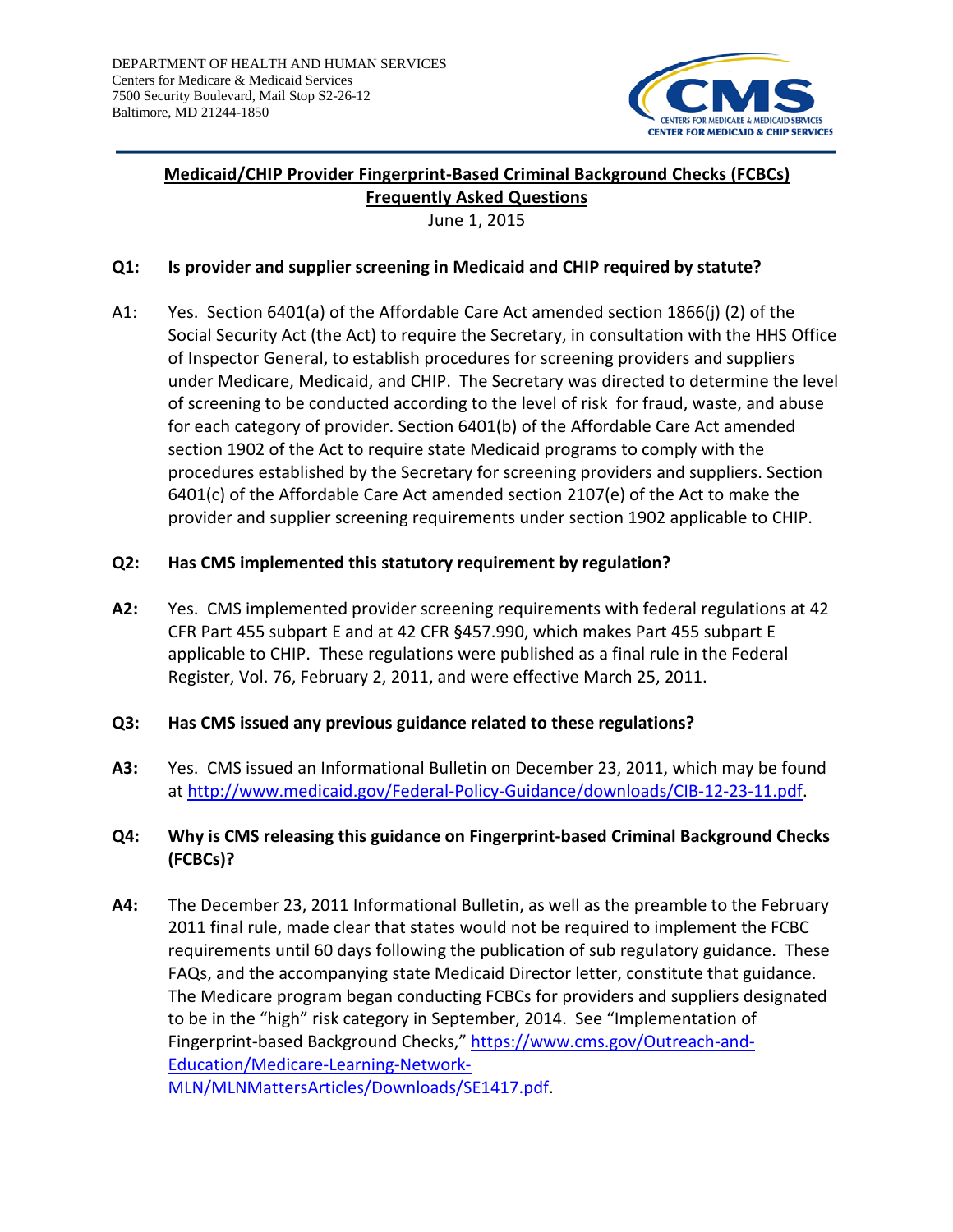CMS intends for Medicaid and CHIP programs to make sure "high" risk providers are subject to screening procedures that are equally as effective as those applied to "high" risk providers in Medicare.

#### **Q5: Why does a state Medicaid agency have to conduct FCBCs?**

**A5:** The federal regulation at 42 CFR 455.410(a) provides that a state Medicaid agency must require all enrolled providers to be screened according to the provisions of Part 455 subpart E. These provisions require the agency to screen all provider applications for enrollment, including initial applications, applications for a new practice location, and applications for re-enrollment or revalidation, based on a categorical risk level of "limited," "moderate," or "high" (42 CFR 455.450). The agency must establish categorical risk levels for providers and provider categories who pose an increased financial risk of fraud, waste or abuse to the Medicaid program. When the agency determines that a provider's categorical risk level is "high," or when the agency is otherwise required to do so under state law, the agency must require providers to consent to criminal background checks, including fingerprinting (42 CFR 455.434).

#### **Q6: How should a state Medicaid agency determine whether a provider or a category of providers is "high" risk?**

**A6:** In general, state Medicaid agencies should make their own determinations as to which providers, and which categories of providers, pose a "high" risk of fraud, waste, or abuse to the Medicaid program. However, there are certain providers and categories of providers that an agency must designate as "high" risk.

If a provider or provider category is designated as "high" risk by Medicare, the agency must apply the same "high" risk designation for Medicaid purposes. (If Medicare designates a provider or provider category as "moderate" or "limited" risk, the agency must, at a minimum apply that Medicare screening level to the provider or provider category; the agency may, however, apply a higher screening level than that applied by Medicare).

Under Medicare regulations at 42 CFR 424.518(c), newly enrolling home health agencies and newly enrolling Durable Medical Equipment, Prosthetics, Orthotics, and Supplies (DMEPOS) suppliers are designated as "high" risk. In addition, CMS adjusts a provider's screening level to "high" under certain circumstances (for example, the provider or supplier has been subject to a payment suspension or has had billing privileges revoked at any time in the last 10 years).

Under 42 CFR 455.450(e), a Medicaid agency is required to adjust a provider's screening level to "high" risk in the following circumstances: (1) the agency imposes a payment suspension; (2) the provider has an existing overpayment; (3) the provider has been excluded by the OIG or another state's Medicaid program; (4) the agency or CMS in the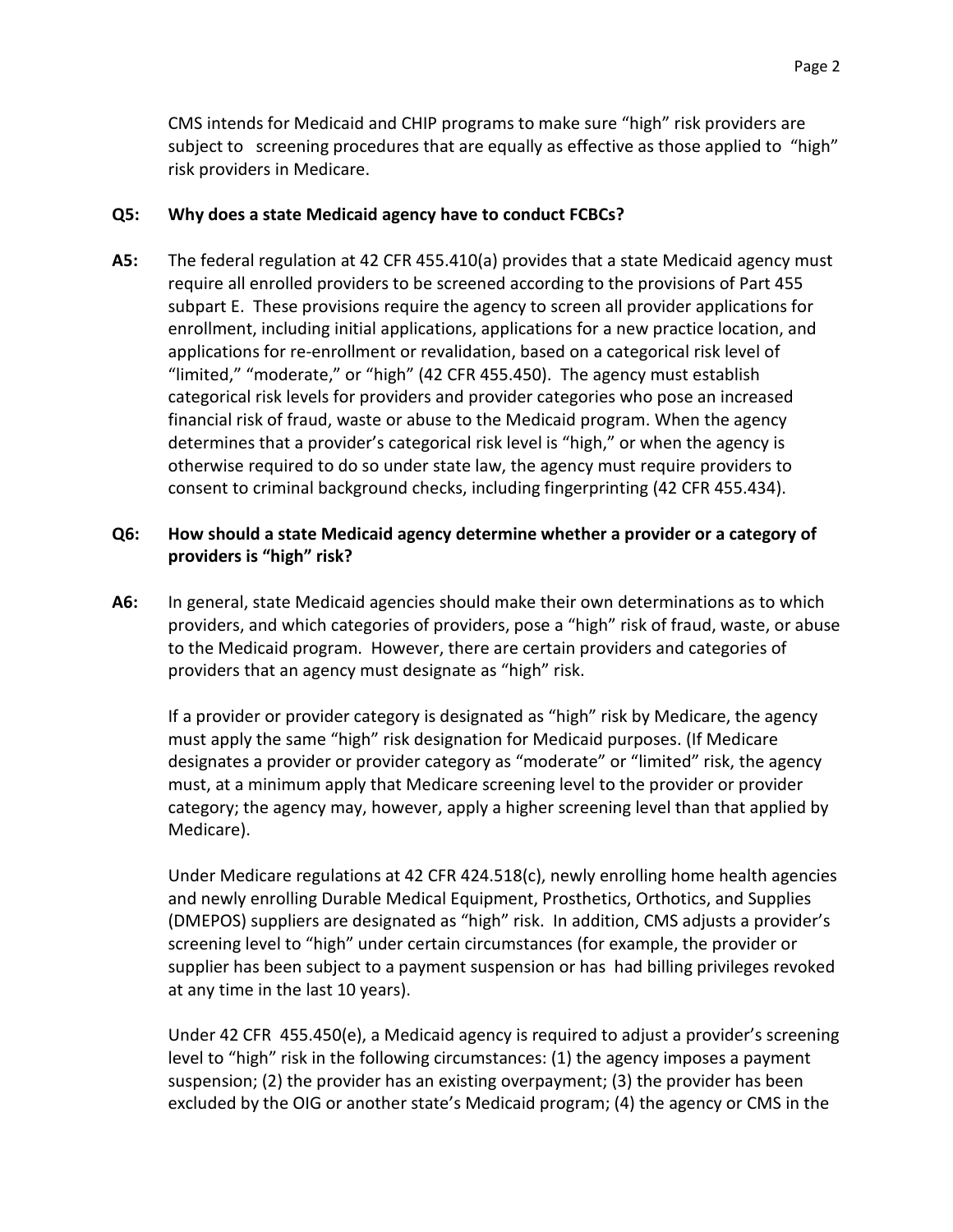previous 6 months lifted a temporary moratorium for the particular provider type and a provider prevented from enrolling during the moratorium applies for enrollment within 6 months from the date the moratorium was lifted.

In the case of provider types that exist only in Medicaid or CHIP and do not have a Medicare screening designation, state Medicaid agencies must determine the risk posed by a particular provider or provider type. In general, state agencies should use similar criteria to those used in Medicare in making this screening designation. As outlined in the preamble to the final rule, 76 Fed. Reg. at 5895-5896 (February 2, 2011), physicians and non-physician practitioners, medical groups, and clinics that are state-licensed would generally be categorized as "limited" risk; provider types that are highly dependent on Medicare, Medicaid and CHIP to pay salaries and other operating expenses and are not subject to additional governmental or professional oversight would be considered "moderate" risk; and those identified as being especially vulnerable to improper payments would be considered "high" risk.

## **Q7: When a state Medicaid agency designates a provider or provider category as "high" risk, what is required by the agency?**

- **A7:** Under 42 CFR 455.450(c), when a state Medicaid agency designates a provider as a "high" categorical risk, the agency must:
	- Perform the "limited" and "moderate" screening requirements specified at 42 CFR 455.450(a) and (b);
	- Require the submission of a set of fingerprints in accordance with 42 CFR 455.434; and
	- Conduct a criminal background check.

The screening requirements for "limited" risk providers, found at 42 CFR 455.450(a), are: (1) verify that the provider meets all federal and state requirements applicable to the provider type; (2) verify licensure; and (3) conduct federal database checks. The screening requirements for "moderate" risk providers, found at 42 CFR 455.450(b), are: (1) perform "limited" screening; and (2) conduct an on-site visit.

Note that "high" risk providers, like any other providers who enroll in Medicaid, must enter into a provider agreement with the state Medicaid agency. Under 42 CFR 431.107(b) (5), the provider must furnish its National Provider Identifier (NPI) and include the NPI on all claims submitted to the Medicaid program.

## **Q8: Who is required to submit fingerprints?**

**A8:** If a state Medicaid agency designates a provider as a "high" risk, the provider, and any person with 5 percent or more direct or indirect ownership interest in the provider, must submit fingerprints and undergo a criminal background check, per 42 CFR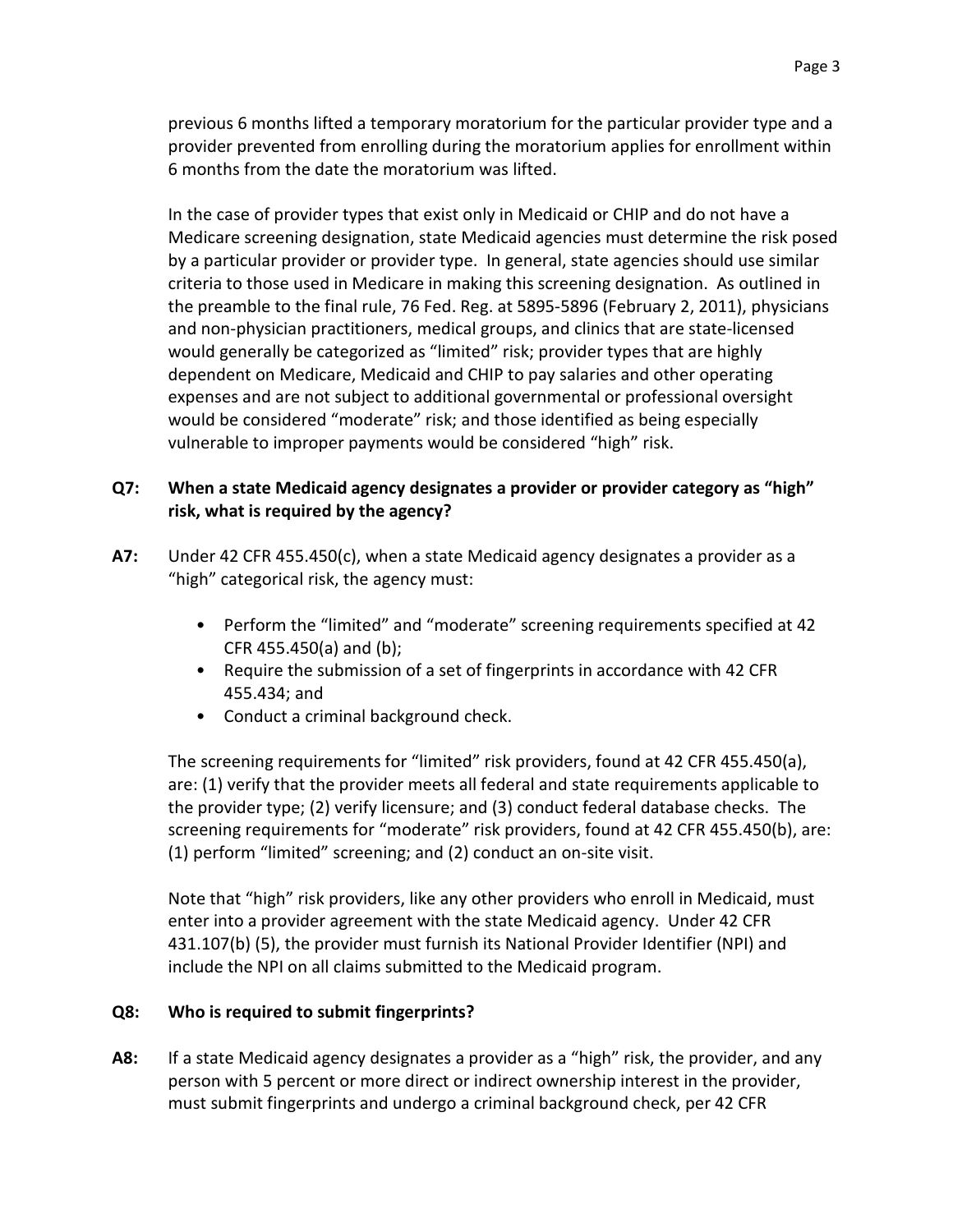455.434(b). An "ownership interest" is defined in 42 CFR 455.101 as the possession of equity in the capital, the stock, or the profits of the provider. An "indirect ownership interest" means an ownership interest in an entity that has an ownership interest in the provider.

#### **Q9: How should a state Medicaid agency collect fingerprints?**

**A9:** The agency may determine the form and manner for submission of fingerprints. State agencies interested in learning about the process that providers must follow for Medicare screening purposes should refer to [http://www.cmsfingerprinting.com.](http://www.cmsfingerprinting.com/)

#### **Q10: How should a state Medicaid agency conduct criminal background checks?**

**A10:** Each state Medicaid agency may decide the type and extent of its criminal background check. CMS recommends conducting a FBI criminal history record check, which provides information that is national in scope and therefore would be more complete than a state-specific background check. This is the approach used by Medicare, as described in [https://www.cms.gov/Outreach-and-Education/Medicare-Learning-Network-](https://www.cms.gov/Outreach-and-Education/Medicare-Learning-Network-MLN/MLNMattersArticles/Downloads/SE1417.pdf)[MLN/MLNMattersArticles/Downloads/SE1417.pdf.](https://www.cms.gov/Outreach-and-Education/Medicare-Learning-Network-MLN/MLNMattersArticles/Downloads/SE1417.pdf) A Medicare contractor, Accurate Biometrics, receives the fingerprint submission from the provider and 5 percent or greater owners, collects the associated fee(s), electronically forwards the fingerprint submissions to the FBI Criminal Justice Information Services (CJIS) Division for a national Identity History Summary check, and receives the electronic summary check results and transmits them to the Medicare Administrative Contractor (MAC). See [http://www.fbi.gov/about-us/cjis/identity-history-summary-checks/fbi-approved](http://www.fbi.gov/about-us/cjis/identity-history-summary-checks/fbi-approved-channelers)[channelers.](http://www.fbi.gov/about-us/cjis/identity-history-summary-checks/fbi-approved-channelers)

Some aspects of the Medicare approach, such as use of MACs or Medicare's fingerprinting contractor, will not be relevant to state agencies. CMS does, however, recommend that state agencies implement the following elements of the Medicare process:

- (1) Notify "high" risk providers in writing of the requirement to submit fingerprints, listing all individuals required to be fingerprinted, and the steps they will need to follow. The notification should identify 3 convenient locations where individuals can be fingerprinted; provide the Medicaid agency's point of contact to address provider questions, and set a deadline for compliance no later than 30 days of the request for fingerprints.
- (2) Once the fingerprints have been received by the state agency or by its contractor, electronically transmit the fingerprints to the FBI or state law enforcement for processing.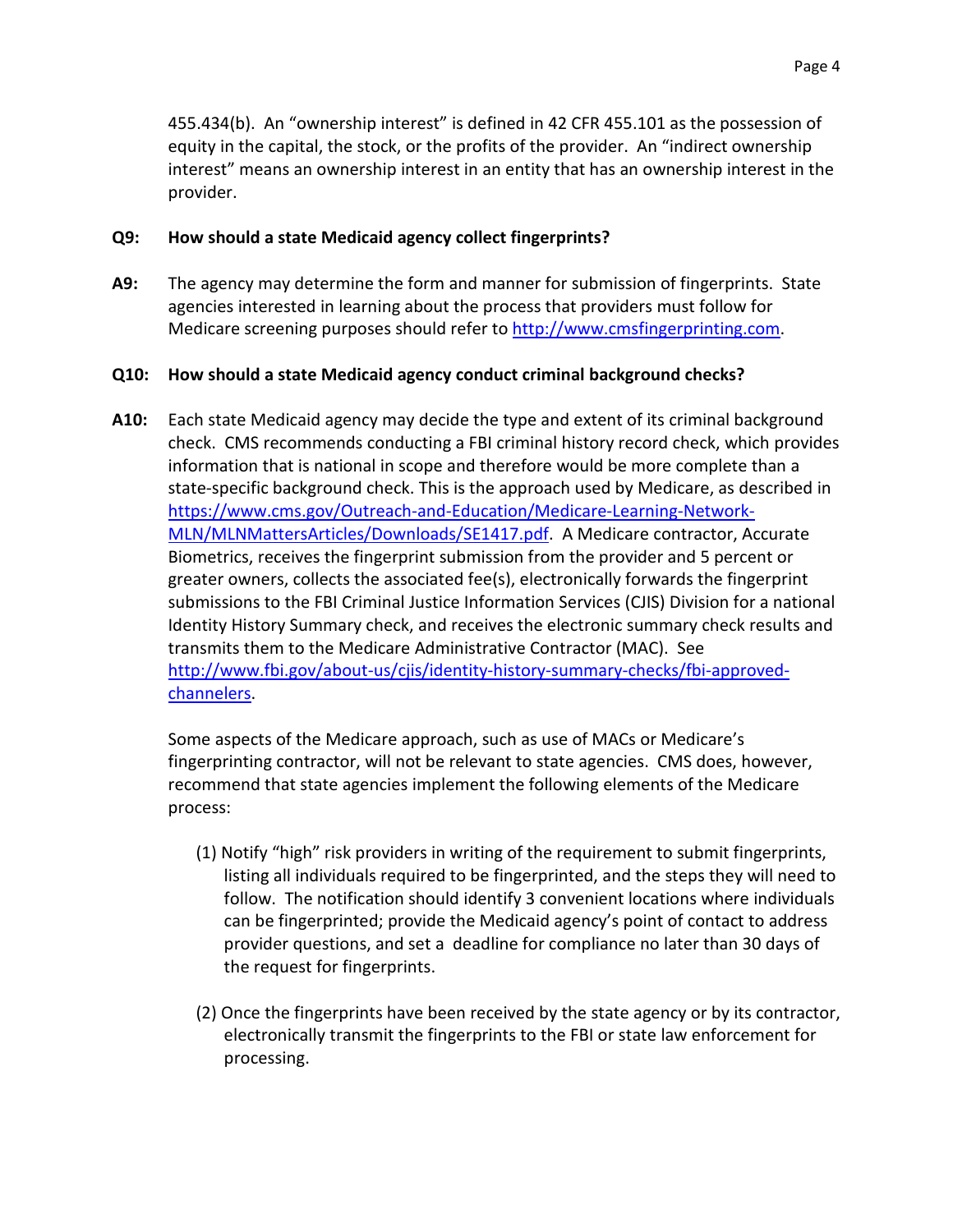- (3) Upon receipt of the criminal background check results, make an enrollment, denial, or termination determination with respect to the provider.
- (4) Store all fingerprint data consistent with applicable security and privacy requirements under state or federal law and with state records retention laws and procedures.

State Medicaid agencies may wish to leverage existing protocols for obtaining FCBCs that are used in the state for other purposes, such as hiring, licensing, or screening employees. States may also wish to leverage procedures implemented under the CMS National Background Check Program for Long-Term Care Facilities and Providers, [http://www.cms.gov/Medicare/Provider-Enrollment-and-](http://www.cms.gov/Medicare/Provider-Enrollment-and-Certification/SurveyCertificationGenInfo/BackgroundCheck.html)[Certification/SurveyCertificationGenInfo/BackgroundCheck.html.](http://www.cms.gov/Medicare/Provider-Enrollment-and-Certification/SurveyCertificationGenInfo/BackgroundCheck.html) The specific procedures a state Medicaid agency elects to follow will determine the applicable security and privacy requirements under state or federal law.

## **Q11: In the case of a "high" risk provider that is enrolled in Medicare, is the state Medicaid agency required to conduct an FCBC if the provider wants to enroll (or re-enroll) in Medicaid or seeks to revalidate its current enrollment?**

**A11:** No. To avoid unnecessary cost and burden, a state Medicaid agency is not required to conduct an FCBC on a "high" risk provider if that provider is considered a "high" risk provider by Medicare and the provider has been enrolled by Medicare. Under 42 CFR 455.410(c), state agencies may rely on a provider's Medicare enrollment even if Medicare has not conducted an FCBC with respect to that provider. State agencies should confirm through the Provider Enrollment, Chain, and Ownership System (PECOS) whether a provider is currently enrolled in Medicare.

#### **Q12: How can a state Medicaid agency confirm a Medicare FCBC using PECOS?**

**A12:** Access to the PECOS Application Interface (AI) can be granted by contacting Peggy Haire at (410) 786-6944 or [Peggy.Haire@cms.hhs.gov](mailto:Peggy.Haire@cms.hhs.gov) to obtain the needed application forms for submission to CMS. Once access is granted, the PECOS AI can be accessed via the following link: [https://pecosai.cms.hhs.gov/.](https://pecosai.cms.hhs.gov/) Within the PECOS AI, state agencies can view Medicare provider information that identifies whether or not a background check was conducted and whether the provider is enrolled. An individual's criminal history, if any, is not available for review in PECOS.

# **Q13: In the case of a "high" risk provider that is enrolled in another state's Medicaid or CHIP program, may the state Medicaid agency rely on the FCBC conducted by the other state's Medicaid or CHIP agency?**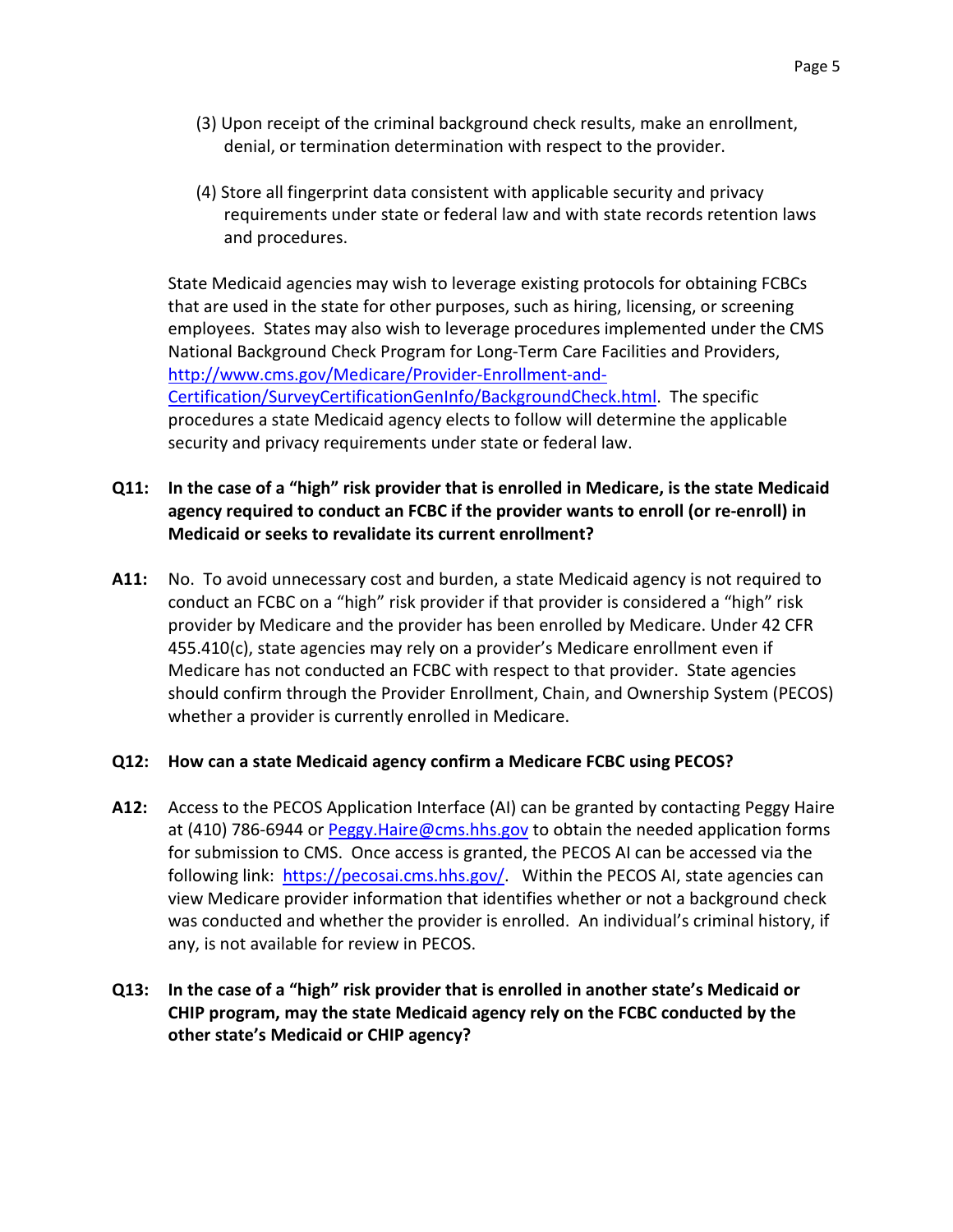**A13:** Under 42 CFR 455.410(c), a state Medicaid agency may rely on the results of the provider screening performed by Medicaid agencies or CHIP programs of other states, including the screening of "high" risk providers using a FCBC.

## **Q14: What if a provider or a 5 percent owner doesn't submit fingerprints when requested to do so by a state Medicaid agency?**

- **A14:** Under 42 CFR 455.416, a state Medicaid agency must terminate or deny enrollment of a provider if the provider, or any person with a 5 percent or greater direct or indirect ownership interest, who is required to submit fingerprints:
	- fails to submit them within 30 days of the Medicaid agency's request; or
	- fails to submit them in the form and manner requested the Medicaid agency.

In both cases, the agency may allow the provider to enroll if the agency determines that termination or denial of enrollment is not in the best interests of the Medicaid program and documents that determination in writing.

## **Q15: What if the results of a FCBC indicate that a provider or 5 percent owner has a criminal record?**

**A15:** Under 42 CFR 455.416, a state Medicaid agency must terminate or deny enrollment of a provider if the provider, or any person with a 5 percent or greater direct or indirect ownership interest, who is required to submit fingerprints has been convicted of a criminal offense related to that person's involvement with the Medicare, Medicaid or CHIP program in the last 10 years. The types of convictions that warrant denial of enrollment are at the discretion of the agency. The agency may allow the provider to enroll if the agency determines that termination or denial of enrollment is not in the best interests of the Medicaid program and documents that determination in writing that is available to CMS or OIG upon request.

#### **Q16: When must state Medicaid agencies implement the fingerprint-based criminal background checks?**

**A16:** This guidance implements the timeframe discussed in the preamble to the February 2011 final rule and in the December 2011 Informational Bulletin. States have 60 days from the date of this letter to begin implementation of the FCBC requirement. States must complete implementation of the FCBC requirement within 12 months of the date of this letter. Implementation means that the state Medicaid agency has conducted an FCBC with respect to each provider that the agency has designated as "high" risk. This includes all "high" risk providers newly enrolling in Medicaid, "high" risk providers seeking re-enrollment in Medicaid, and currently enrolled "high" risk providers at the time of revalidation required under 42 CFR 455.414.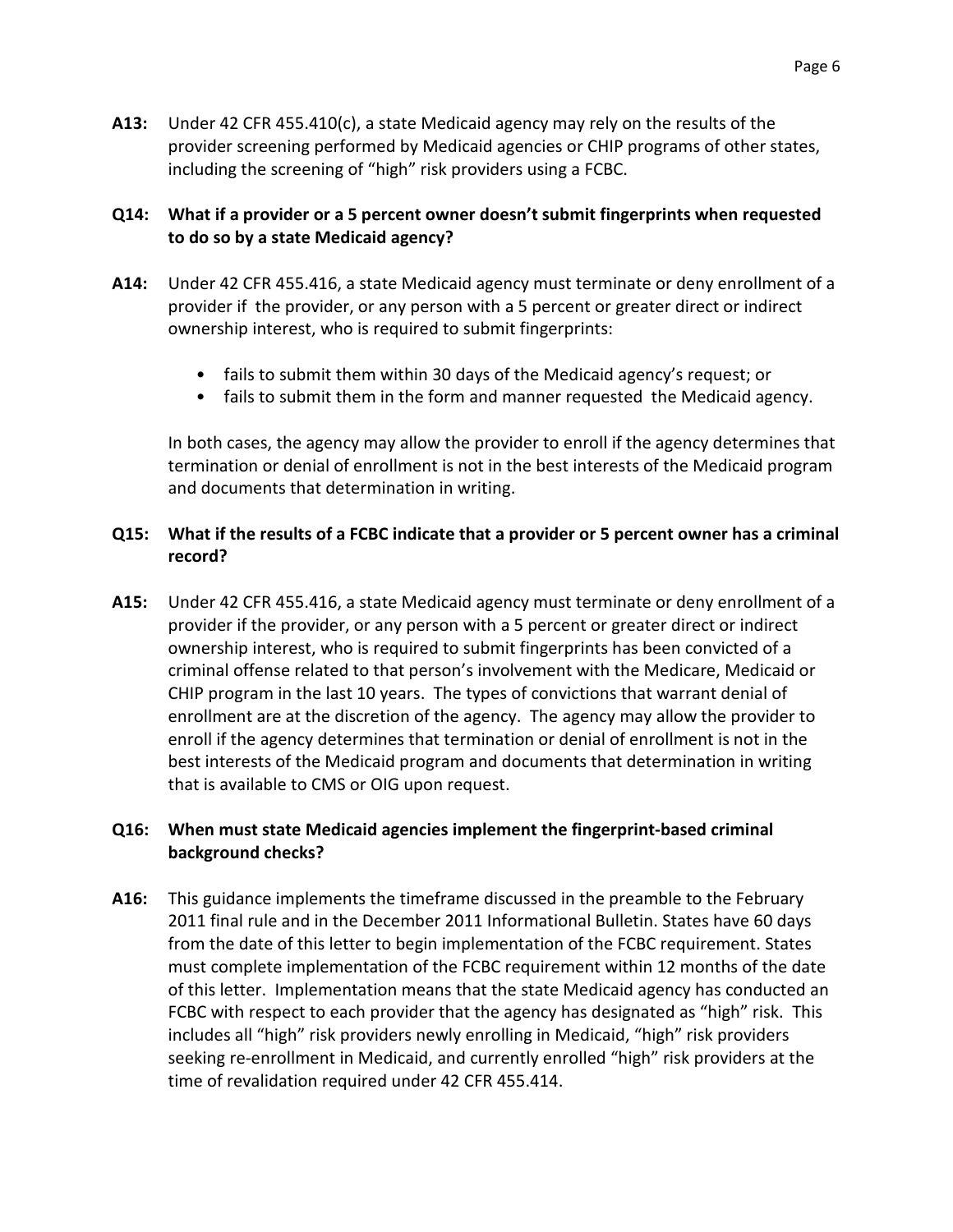While the state agency must complete an FCBC with respect to each "high" risk provider (and any person with a 5 percent or more direct or indirect ownership interest) during the 12 month implementation period, the agency may do so using its own timeframe. If a "high" risk provider seeks to enroll in Medicaid for the first time before the agency has its FCBC process in place, the agency may enroll the provider (assuming the provider is otherwise qualified) without completing an FCBC at the time of initial enrollment. The agency would, however, have to conduct the FCBC on that provider prior to the expiration of the 12-month implementation period. Similarly, if a "high" risk provider seeks revalidation of enrollment before the state FCBC process is operational, the agency may revalidate the provider's Medicaid enrollment without completing an FCBC at that time, so long as the agency completes the FCBC for that provider before the end of the 12-month implementation period.

# **Q17: Who is responsible for the cost of conducting FCBCs for "high" risk providers?**

**A17:** Under 42 CFR 455.460(a), state Medicaid agencies must collect application fees prior to executing a provider agreement with a prospective or re-enrolling institutional provider, unless the provider is enrolled in Medicare or another state's Medicaid or CHIP program. In addition, 42 CFR 455.414 requires that states revalidate the enrollment of all providers, regardless of provider type, every 5 years. As explained in the preamble to the final rule, 76 Fed. Reg. at 5908 (February 2, 2011), revalidation includes rescreening as well as the collection of updated disclosure information, so institutional providers seeking revalidation are subject to an application fee. The application fee is intended to cover the costs associated with a state's Medicaid provider screening program, including the costs of conducting an FCBC on "high" risk providers.

However, state Medicaid agencies may require the "high" risk provider to pay the costs associated with obtaining fingerprints. As explained in the preamble to the final rule, 76 Fed. Reg. at 5915 (February 2, 2011), CMS expects that the costs associated with processing the fingerprints and conducting the criminal background checks will be funded by the amounts collected by the state agency from the imposition of the application fee that applies to all institutional providers that are newly enrolling, are reenrolling, or are revalidating their enrollment in Medicaid or CHIP, regardless of the provider's screening risk level. If the cost of a state's provider screening program exceeds the amount of the application fees collected, then the state Medicaid agency can claim federal financial participation for the excess cost.

In the case of "high" risk providers enrolled in Medicare, or in another state's Medicaid or CHIP program, the state Medicaid agency should not be incurring costs relating to conducting FCBCs because it will be able to rely on the screening conducted by these other programs.

# **Q18: Do the FCBC requirements that apply to state Medicaid programs also apply to CHIP programs?**